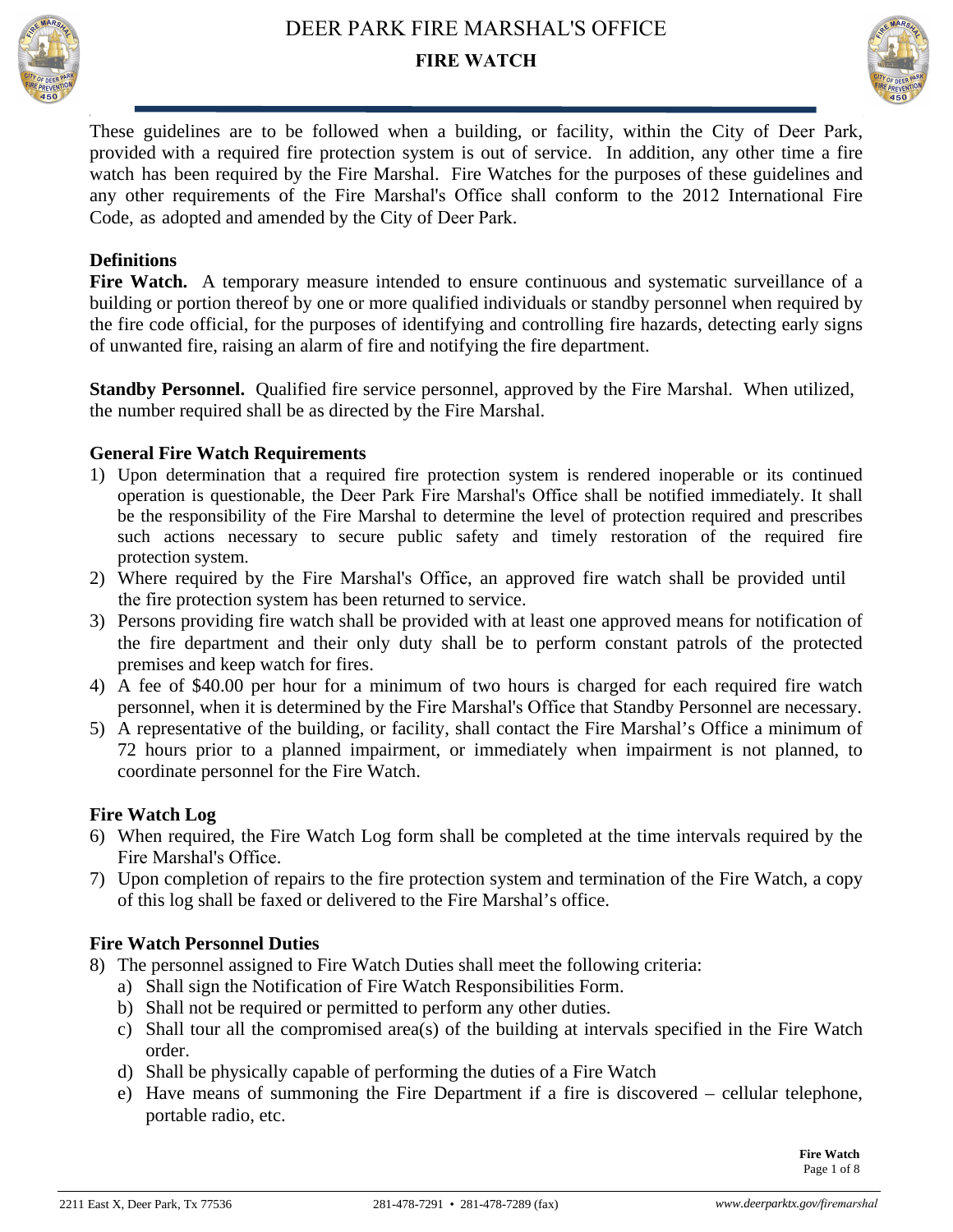



- f) Shall be familiar with the layout and arrangement of the building being toured
- g) Shall have any and all keys necessary to properly and effectively check all affected areas of the building, and admit the emergency responders
- h) Shall be familiar with the Fire Alarm system and how to activate it
- i) Shall be familiar with the location and use of portable fire extinguishers
- j) Shall be familiar with the exits from the area he/she is touring
- k) Shall remain awake and alert for the entire period he is expected to provide such services
- l) Shall be familiar with the procedures to be followed if a fire is discovered, and the methods of notification of building occupants

### **Termination of Fire Watch**

9) Fire Watch shall ONLY be terminated by the Fire Marshal, upon restoration of the Fire Protection System and certification that it is now 100% operational. The Fire Watch Log shall be completed, including the names of those performing such duties, and the name of the person who authorized the termination of same. A copy of the entire Fire Watch Log, Notification of Fire Watch Responsibilities Form from each person assigned to fire watch, and documentation reflecting that the required fire protection system has been restored must be forwarded to Deer Park Fire Marshal's Office. Faxed to 281-478-7289, Emailed to firemarshal@deerparktx.org or delivered in person to Fire Station #3, 2211 East X Street, Deer Park, TX 77536.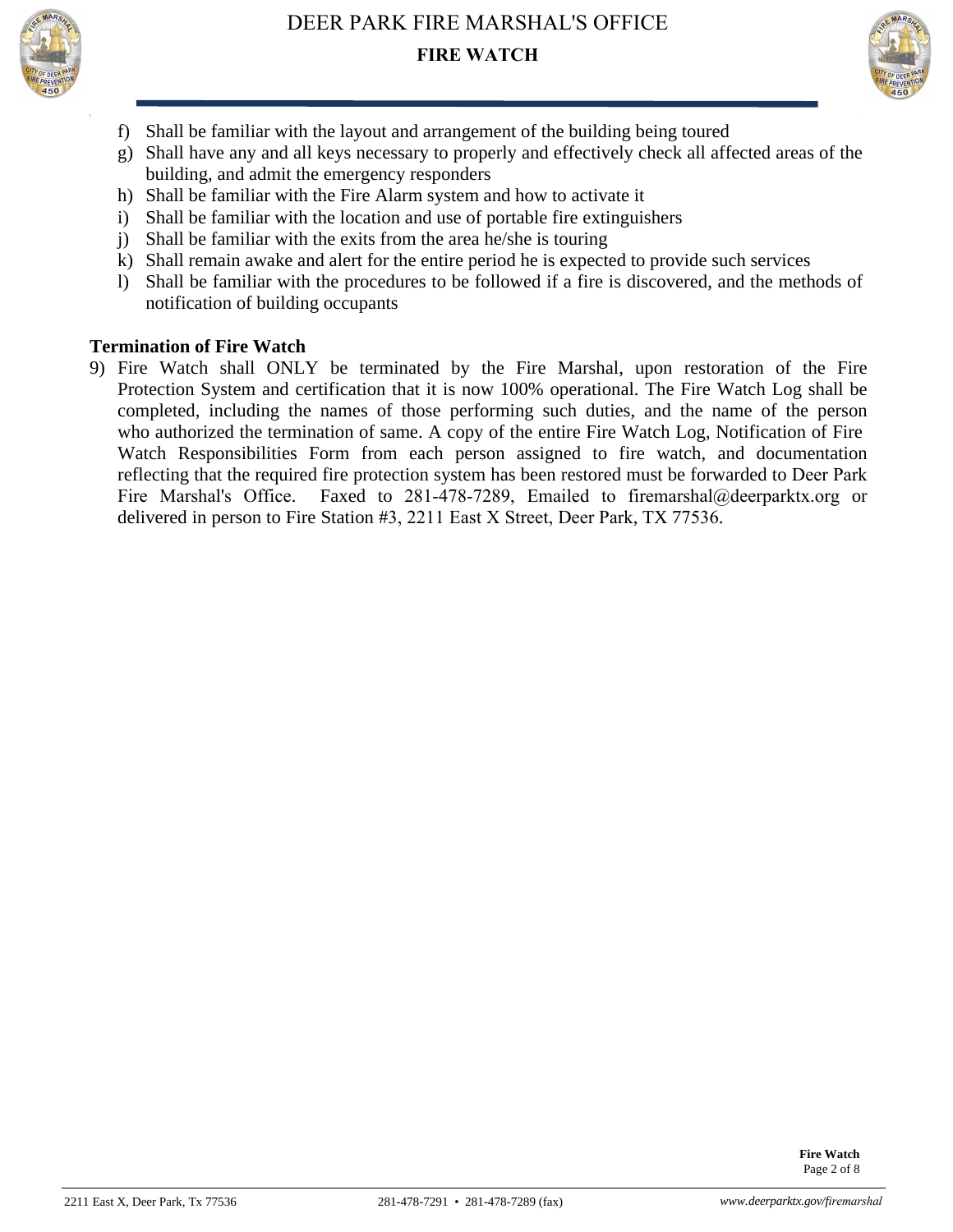



## **BUILDING REPRESENTATIVE NOTIFICATION OF FIRE WATCH RESPONSIBILITIES**

I \_\_\_\_\_\_\_\_\_\_\_\_\_\_\_\_\_\_\_\_\_\_\_\_\_\_\_\_\_\_\_\_\_\_\_\_\_\_\_\_\_\_\_\_\_\_\_\_\_\_\_\_\_\_\_\_\_\_\_\_\_\_\_\_\_\_\_, hereby acknowledge that

the fire protection system protecting the property located at Deer Park, TX has been rendered ineffective and a fire watch must be posted until such a time that the fire protection system is fully operational. I further acknowledge that I am responsible to ESTABLISH, INSTRUCT, AND MAINTAIN the required fire watch throughout the building or property. Failure to follow this order will make me subject to prosecution. If a fire or injuries result from a failure to comply with this order, I may be liable for damages to persons or property under provisions of the City Ordinance adopting the Fire Code.

I have received a copy of the Fire Watch Designee Notification of Fire Watch Responsibilities Form that must be signed by each person designated to conduct the fire watch. I have also received the Fire Watch Procedures and Fire Watch Log that must be maintained throughout the duration of the fire watch.

I understand that the fire watch may only be terminated upon approval from the Deer Park Fire Marshal's Office.

\_\_\_\_\_\_\_\_\_\_\_\_\_\_\_\_\_\_\_\_\_\_\_\_\_\_\_\_\_\_\_\_\_\_\_\_\_\_\_\_\_\_\_\_\_\_\_\_\_\_ \_\_\_\_\_\_\_\_\_\_\_\_\_\_\_\_\_\_

\_\_\_\_\_\_\_\_\_\_\_\_\_\_\_\_\_\_\_\_\_\_\_\_\_\_\_\_\_\_\_\_\_\_\_\_\_\_\_\_\_\_\_\_\_\_\_\_\_\_ \_\_\_\_\_\_\_\_\_\_\_\_\_\_\_\_\_\_

Building Representative (Print Name) Date

Fire Marshal Date **Date** 

2211 East X, Deer Park, Tx 77536 281-478-7291 • 281-478-7289 (fax) *www.deerparktx.gov/firemarshal*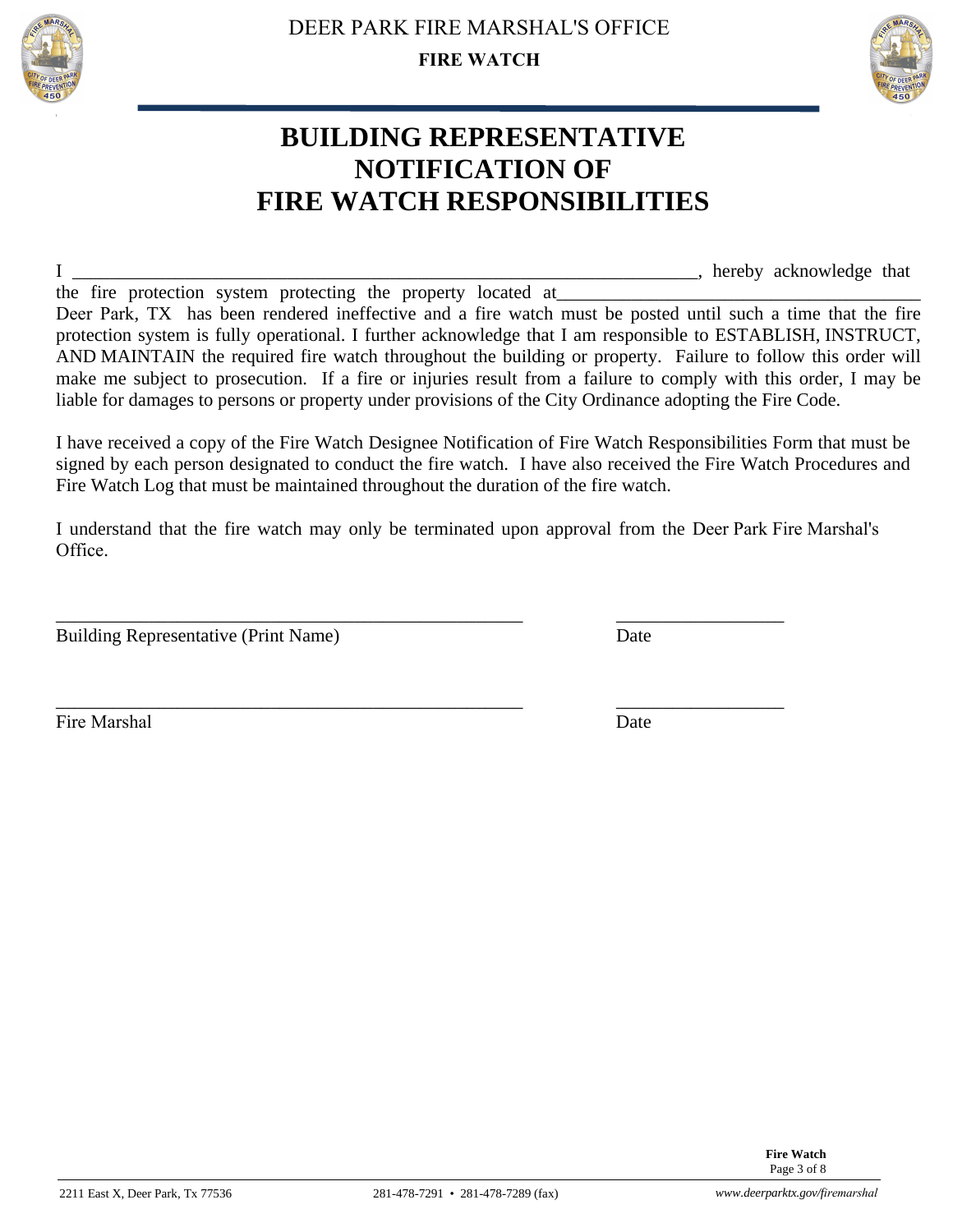



## **FIRE WATCH DESIGNEE NOTIFICATION OF FIRE WATCH RESPONSIBILITIES**

I \_\_\_\_\_\_\_\_\_\_\_\_\_\_\_\_\_\_\_\_\_\_\_\_\_\_\_\_\_\_\_\_\_\_\_\_\_\_\_\_\_\_\_\_\_\_\_\_\_\_\_\_\_\_\_\_\_\_\_\_\_\_\_\_\_\_\_, hereby acknowledge that

the fire protection system protecting the property located at Deer Park, TX has been rendered ineffective and a fire watch must be posted until such a time that the fire protection system is fully operational. I further acknowledge that I am responsible to conduct the required fire watch throughout the building or property. Failure to follow this order will make me subject to prosecution. If a fire or injuries result from a failure to comply with this order, I may be liable for damages to persons or property under provisions of the City Ordinance adopting the Fire Code.

I have received a copy of the Fire Watch Designee Notification of Fire Watch Responsibilities Form that must be signed by each person designated to conduct the fire watch. I have also received the Fire Watch Procedures and Fire Watch Log that must be maintained throughout the duration of the fire watch.

I understand that the fire watch may only be terminated upon approval from the Deer Park Fire Marshal's Office.

\_\_\_\_\_\_\_\_\_\_\_\_\_\_\_\_\_\_\_\_\_\_\_\_\_\_\_\_\_\_\_\_\_\_\_\_\_\_\_\_\_\_\_\_\_\_\_\_\_\_ \_\_\_\_\_\_\_\_\_\_\_\_\_\_\_\_\_\_

\_\_\_\_\_\_\_\_\_\_\_\_\_\_\_\_\_\_\_\_\_\_\_\_\_\_\_\_\_\_\_\_\_\_\_\_\_\_\_\_\_\_\_\_\_\_\_ \_\_\_\_\_\_\_\_\_\_\_\_\_\_\_\_\_\_

Fire Watch Designee (Print Name) Date

Building Representative Date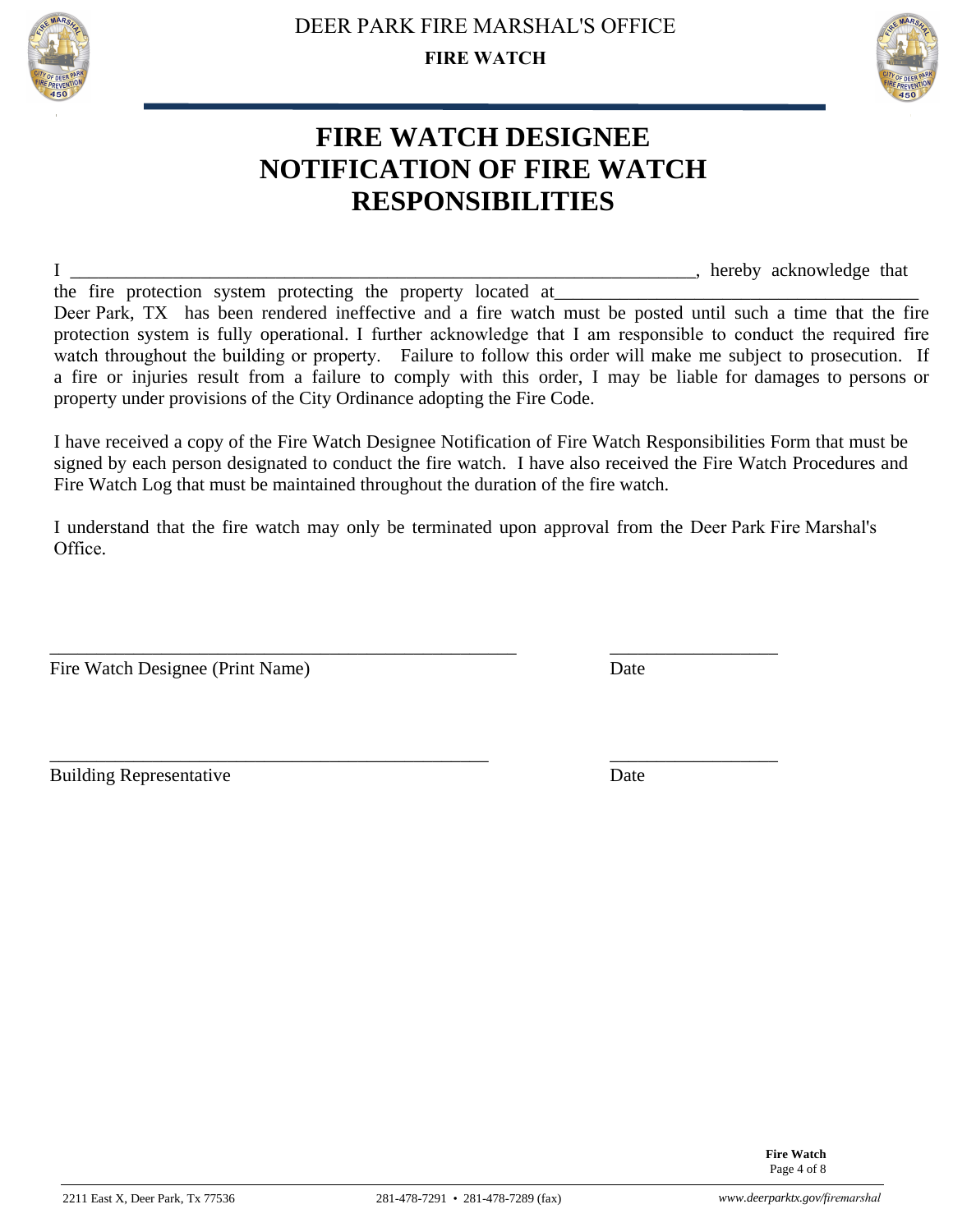



# FIRE WATCH LOG

(Please Print or Type)

| PREMISES                 |                    | <b>DATE</b> |
|--------------------------|--------------------|-------------|
| ADDRESS                  |                    |             |
| RESPONSIBLE PERSON PHONE |                    |             |
| ORDERED BY               | <b>RECEIVED BY</b> |             |

CIRCUIT INTERVALS: 60-min 30-min 15-min

| <b>TIME</b><br>OF<br><b>CHECK</b> | AREA(S)<br><b>CHECKED</b> |  | <b>TOURED</b> & CONDITIONS FOUND | <b>FIRE</b><br><b>INITIALS</b> | <b>WATCH</b> |
|-----------------------------------|---------------------------|--|----------------------------------|--------------------------------|--------------|
|                                   |                           |  |                                  |                                |              |
|                                   |                           |  |                                  |                                |              |
|                                   |                           |  |                                  |                                |              |
|                                   |                           |  |                                  |                                |              |
|                                   |                           |  |                                  |                                |              |
|                                   |                           |  |                                  |                                |              |
|                                   |                           |  |                                  |                                |              |
|                                   |                           |  |                                  |                                |              |
|                                   |                           |  |                                  |                                |              |
|                                   |                           |  |                                  |                                |              |
|                                   |                           |  |                                  |                                |              |
|                                   |                           |  |                                  |                                |              |
|                                   |                           |  |                                  |                                |              |
|                                   |                           |  |                                  |                                |              |

### BUILDING REPRESENATTIVE WHO TERMINATED:

**PRINT NAME** 

### **FIRE MARSHAL REPRESENTATIVE WHO APPROVED TERMINATION: \_\_\_\_\_\_\_\_\_\_\_\_\_\_\_\_\_\_\_\_\_\_\_\_\_\_\_\_\_\_\_\_\_\_\_\_\_\_\_\_\_\_\_\_\_\_\_\_\_\_\_\_\_\_\_\_\_\_**

**PRINT NAME** 

**TIME TERMINATED\_\_\_\_\_\_\_\_\_\_\_\_\_\_\_\_\_\_\_\_\_\_\_\_\_\_\_\_** 

### **NAME OF FIRE ALARM/SPRINKLER COMPANY COMPLETING REPAIRS:**

#### **Upon completion of Fire Watch, this log must be forwarded to: DEER PARK FIRE MARSHAL'S OFFICE Faxed to 281-478-7289 , Emailed to firemarshal@deerparktx.org or delivered in person to Fire Station #3, 2211 East X Street, Deer Park, TX 77536.**

**Fire Watch**  Page 5 of 8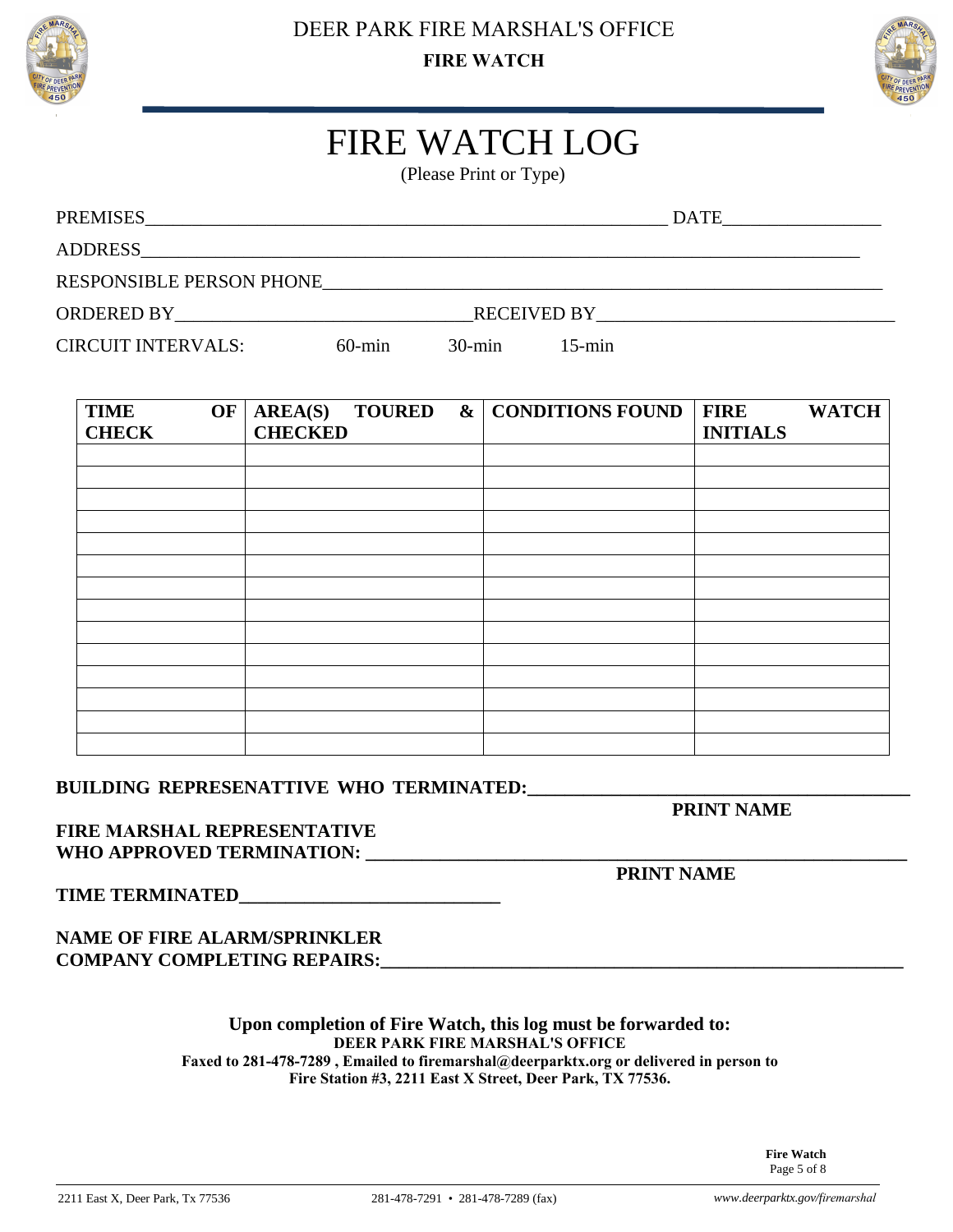



| <b>TIME</b><br><b>CHECK</b> | <b>CHECKED</b> |  | OF $AREA(S)$ TOURED & CONDITIONS FOUND | FIRE WATCH<br><b>INITIALS</b> |  |
|-----------------------------|----------------|--|----------------------------------------|-------------------------------|--|
|                             |                |  |                                        |                               |  |
|                             |                |  |                                        |                               |  |
|                             |                |  |                                        |                               |  |
|                             |                |  |                                        |                               |  |
|                             |                |  |                                        |                               |  |
|                             |                |  |                                        |                               |  |
|                             |                |  |                                        |                               |  |
|                             |                |  |                                        |                               |  |
|                             |                |  |                                        |                               |  |
|                             |                |  |                                        |                               |  |
|                             |                |  |                                        |                               |  |
|                             |                |  |                                        |                               |  |
|                             |                |  |                                        |                               |  |
|                             |                |  |                                        |                               |  |
|                             |                |  |                                        |                               |  |
|                             |                |  |                                        |                               |  |
|                             |                |  |                                        |                               |  |
|                             |                |  |                                        |                               |  |
|                             |                |  |                                        |                               |  |
|                             |                |  |                                        |                               |  |
|                             |                |  |                                        |                               |  |
|                             |                |  |                                        |                               |  |
|                             |                |  |                                        |                               |  |
|                             |                |  |                                        |                               |  |
|                             |                |  |                                        |                               |  |
|                             |                |  |                                        |                               |  |
|                             |                |  |                                        |                               |  |
|                             |                |  |                                        |                               |  |

**Fire Watch**  Page 6 of 8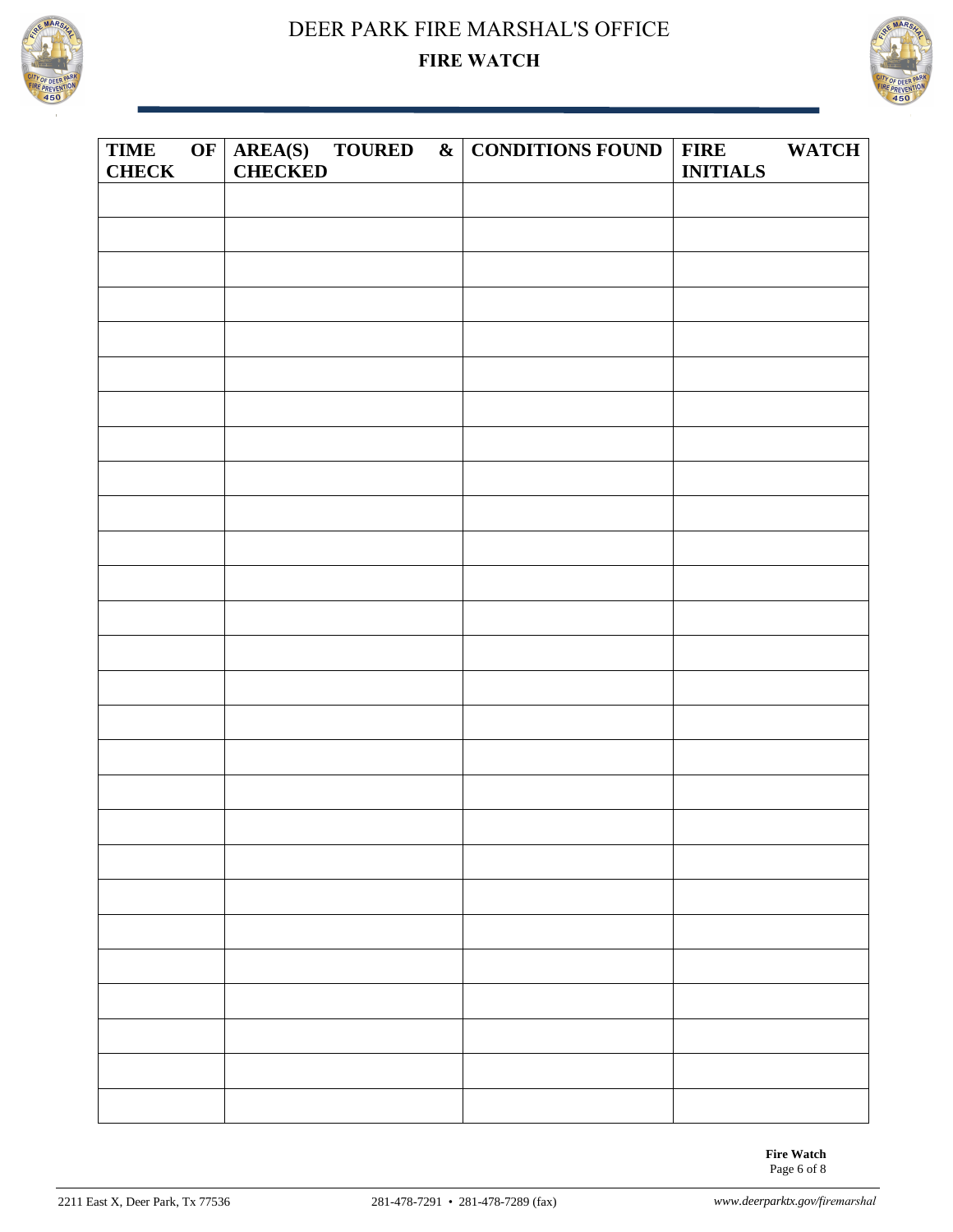



# **FIRE WATCH PROCEDURES**

#### *Scope*

These procedures shall be followed when a Fire Watch is required by the Deer Park Fire Marshal's Office.

### *Purpose*

Fire Watch is a temporary measure intended to ensure continuous and systematic surveillance of a building or portion thereof by one or more qualified individuals or standby personnel when required by the Fire Marshal, for the purposes of identifying and controlling fire hazards, detecting early signs of unwanted fire, raising an alarm of fire and notifying the fire department. This procedure is to provide uniform direction for the use, application, and documentation of a Fire Watch program where a required fire protection system for occupancy has been compromised or incapacitated.

### *Procedures*

#### *Notification*

Upon determination that a required fire protection system is rendered inoperable or its continued operation is questionable, the Deer Park Fire Marshal's Office shall be notified immediately. It shall be the responsibility of the Fire Marshal to determine the level of protection required and prescribes such actions necessary to secure public safety and timely restoration of the required fire protection system.

### *Log*

The affected premises, upon being directed to perform a Fire Watch, will fill out the Fire Watch Log and make entries on that form at the time intervals required by the Fire Marshal. Upon completion of repairs to the fire protection system and termination of the Fire Watch, a copy of this log shall be faxed or delivered to the Deer Park Fire Marshal's Office. Failure to maintain a log will result in a penalty assessment and possible evacuation of the building.

### *Duties*

The personnel assigned to Fire Watch Duties shall meet the following criteria:

- 1. Shall sign the Notification of Fire Watch Responsibilities Form.
- 2. Shall not be required or permitted to perform any other duties.
- 3. Shall tour all the compromised area(s) of the building at intervals specified in the Fire Watch order.
- 4. Shall be physically capable of performing the duties of a Fire Watch
- 5. Have means of summoning the Fire Department if a fire is discovered cell phone, portable radio, etc.
- 6. Shall be familiar with the layout and arrangement of the building being toured
- 7. Shall have all keys necessary to properly and effectively check all affected areas of the building, and admit the emergency responders
- 8. Shall be familiar with the Fire Alarm system and how to activate it
- 9. Shall be familiar with the location and use of portable fire extinguishers
- 10. Shall be familiar with the exits from the area he/she is touring
- 11. Shall remain awake and alert for the entire period he is expected to provide such services
- 12. Shall be familiar with the procedures to be followed if a fire is discovered, and the methods of notification of building occupants